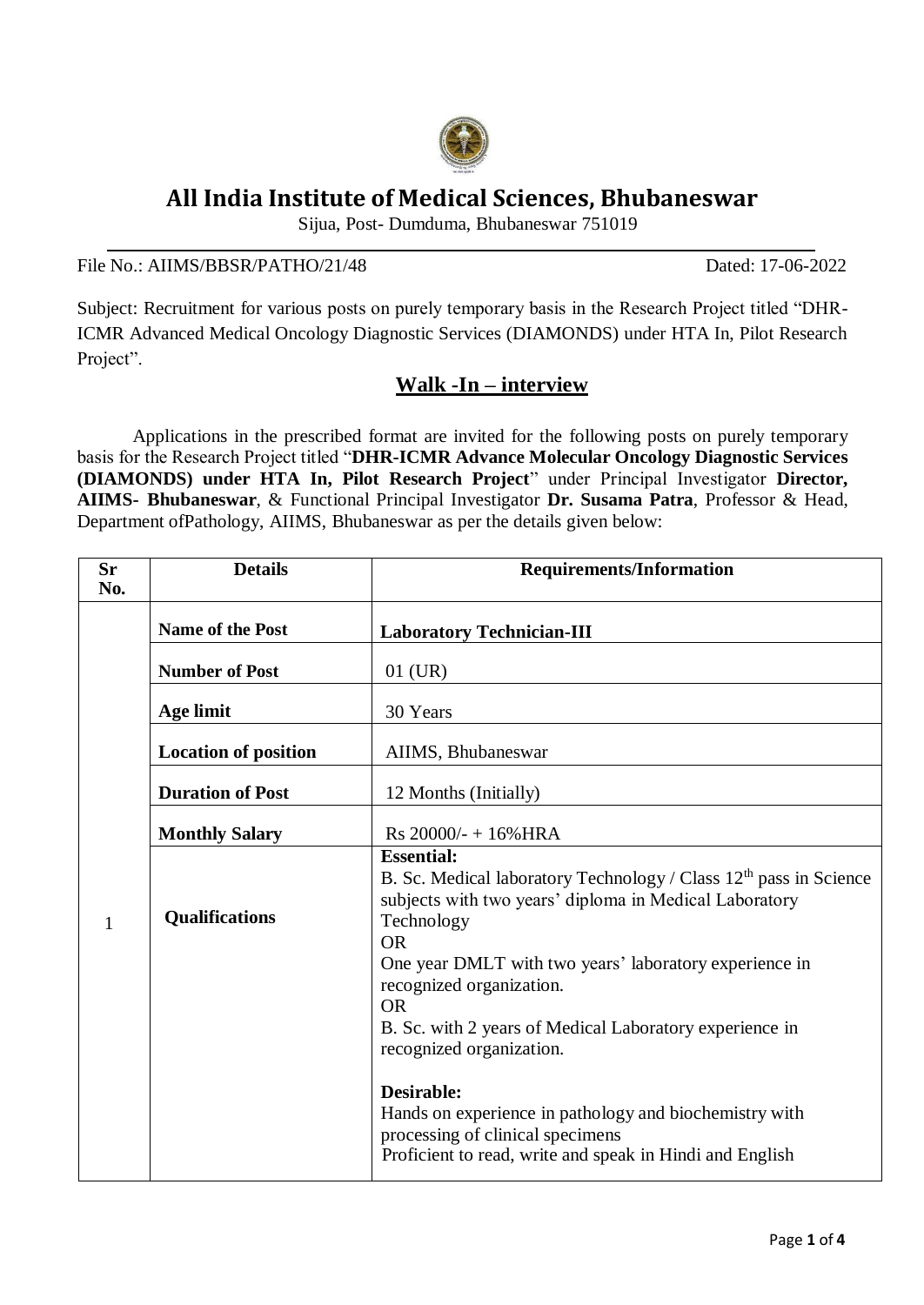### **Other Terms and Conditions**

- 1. These are tenure vacancies under funded project and are not employment on AIIMS Bhubaneswar pay roll. Employment will be automatically terminated upon completion of the project and there is no liability for permanent employment on AIIMS, Bhubaneswar or Principal Investigator. Also, the candidates have **NO** right to claim permanent employment based on this job.
- 2. No TA/DA will be given for the same.
- 3. **Age Relaxation:** Age relaxation for SC, ST and OBC candidates will be given against reserved posts only. Age relaxation is admissible in respect of SC/ST/OBC candidates, Retrenched Government Employees, Departmental candidates (including projects), and Ex-servicemen in accordance with the instructions issued by the Central Government from time to time. Age concession to the extent of service rendered in other research projects will also be admissible for experience and skilled persons.
- 4. If candidate working in Government/Semi Government/PSU Institution-No Objection Certificate is a must.
- 5. AIIMS, BBSR deserves the right to terminate the candidate with a prior notice of 1 month if performance in not satisfactory.

## **How to apply?**

All interested candidates should submit the duly filled application form in the prescribed format all original certificates of educational qualifications, experience certificate along with a passport size photo and set of self-attested photocopies of all documents by email to diamonds project@aiimsbhubaneswar.edu.in before 30-06-2022 5.00 pm. Candidate should appear in person for Walk-In-Interview on 04-07-2022 at 11:30 AM at the following address:

**Contactinformation Dr Susama Patra Functional Principal Investigator Professor & Head Department of Pathology & Lab Medicine AIIMS, Bhubaneswar Email: [diamonds\\_project@aiimsbhubaneswar.edu.i](mailto:diamonds_project@aiimsbhubaneswar.edu.)n**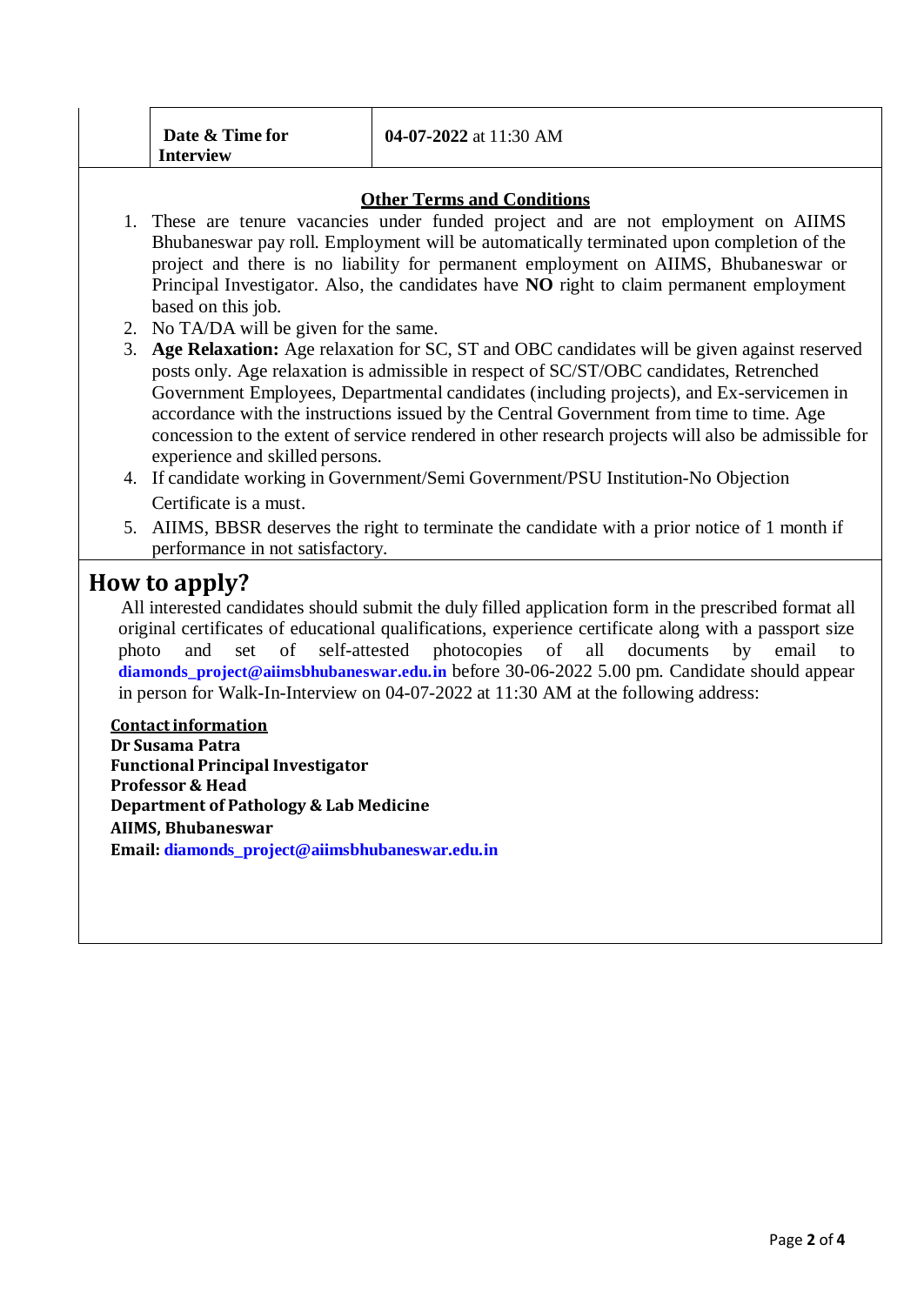### **FORMAT FOR APPLICATION**

- 1. Name of the Post:
- 2. Advertisement Date:
- 3. Name of the Candidate:
- 4. Date of Birth:
- 5. Age:
- 6. Whether belongs to SC/ST/OBC category:
- 7. Permanent Address:
- 8. Address of Correspondence:
- 9. Email Address:

10. Phone No. Mobile Landline No.

11. Qualification from High School and above:

| <b>S. No.</b> | Qualification | Name of                 | Year of        | <b>Percentage of</b> |
|---------------|---------------|-------------------------|----------------|----------------------|
|               |               | <b>Board/University</b> | <b>Passing</b> | <b>Marks</b>         |
| ī.            |               |                         |                |                      |
| 2.            |               |                         |                |                      |
| 3.            |               |                         |                |                      |
| 4.            |               |                         |                |                      |
| 5.            |               |                         |                |                      |

12. Experience (Post Qualification):

| S.  | <b>Post</b> | Name of the        | <b>From</b> | To                                   | <b>Total</b> | Duties &              |
|-----|-------------|--------------------|-------------|--------------------------------------|--------------|-----------------------|
| No. |             | <b>Institution</b> |             | $(DD/MM/YY)$ $(DD/MM/YY)$ Experience |              | <b>Responsibility</b> |
| 1.  |             |                    |             |                                      |              |                       |
| 2.  |             |                    |             |                                      |              |                       |
| 3.  |             |                    |             |                                      |              |                       |
| 4.  |             |                    |             |                                      |              |                       |
| 5.  |             |                    |             |                                      |              |                       |

13. If selected what period would you require for joining the post: ……………………..

14. Have you ever been declared unfit by a medical board/court…….….Yes/No………….

for appointment in any government service? If yes, details……………….

**Passport Size Photo**